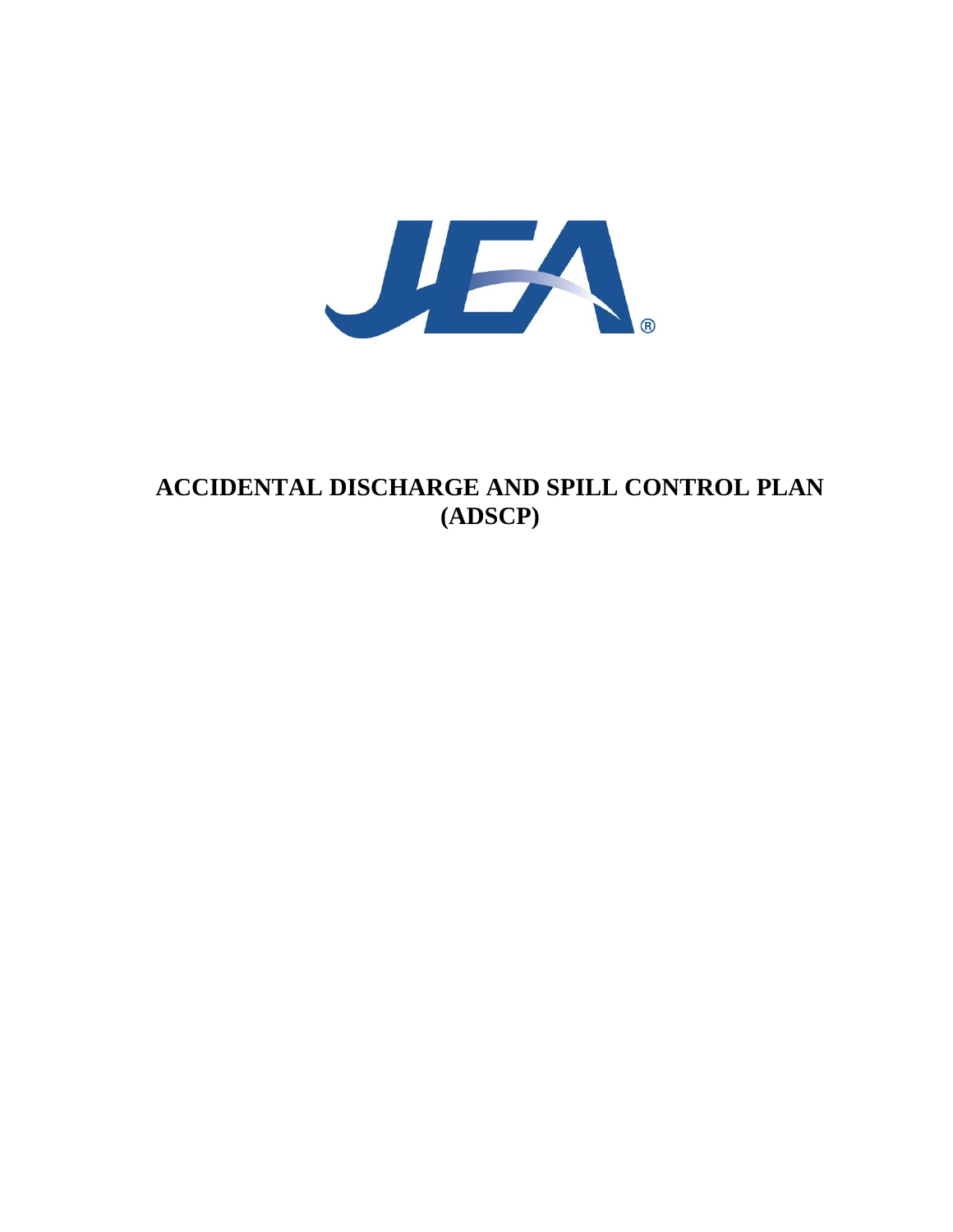# **TABLE OF CONTENTS**

| Permit Cover Sheet                                      | Page  |
|---------------------------------------------------------|-------|
| Table of Contents                                       | ii    |
| Section A – General Information                         | $A-1$ |
| Section B – Facility Layout and Flow Diagrams           | $B-1$ |
| Section C – Hazardous Materials Inventory               | $C-1$ |
| Section D – Description of Discharge Practices          | $D-1$ |
| Section E – Emergency Response Equipment and Procedures | $E-1$ |
| Section F – Slug Notification and Reporting Procedures  | $F-1$ |
| Section G – Training Program                            | $G-1$ |
| Section H - Certification                               | $H-1$ |
| Appendix A – Guidance Document for Completing an ADSCP  |       |
| Attachment 1 – Facility Diagram Example                 |       |
| Attachment 2 – Flow Diagram Example                     |       |
|                                                         |       |

Attachment 3 – Chemical Storage Logistics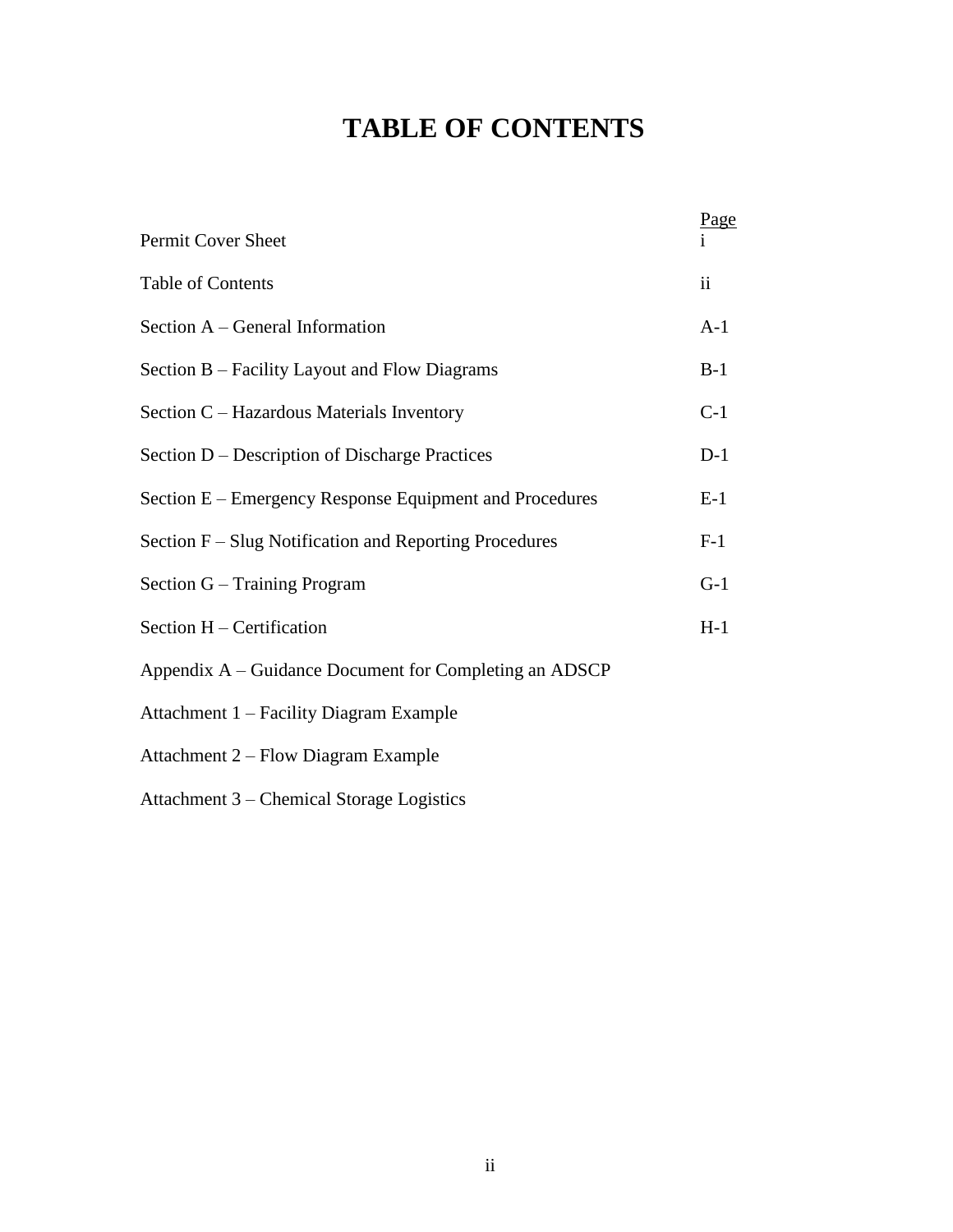

## **ACCIDENTAL DISCHARGE AND SLUG CONTROL PLAN (ADSCP)**

## **A. GENERAL INFORMATION:**

|           | <b>Facility Name:</b>                                                                                                                                                                                                                |
|-----------|--------------------------------------------------------------------------------------------------------------------------------------------------------------------------------------------------------------------------------------|
| ٠         |                                                                                                                                                                                                                                      |
| ٠         |                                                                                                                                                                                                                                      |
|           |                                                                                                                                                                                                                                      |
|           |                                                                                                                                                                                                                                      |
|           |                                                                                                                                                                                                                                      |
|           |                                                                                                                                                                                                                                      |
|           | b. Cell Phone:                                                                                                                                                                                                                       |
|           |                                                                                                                                                                                                                                      |
|           |                                                                                                                                                                                                                                      |
|           | <b>Operating Schedule:</b>                                                                                                                                                                                                           |
|           | a. Number of Shifts:                                                                                                                                                                                                                 |
|           | b. Hours of Shifts:                                                                                                                                                                                                                  |
|           |                                                                                                                                                                                                                                      |
|           | <b>Discharge Practices:</b>                                                                                                                                                                                                          |
|           | a. Average Daily Flow: 1986. The Contract of the Contract of the Contract of the Contract of the Contract of the Contract of the Contract of the Contract of the Contract of the Contract of the Contract of the Contract of t       |
|           | b. Hours of Discharge: <u>contract the contract of the set of the set of the set of the set of the set of the set of the set of the set of the set of the set of the set of the set of the set of the set of the set of the set </u> |
| $\bullet$ |                                                                                                                                                                                                                                      |
| ٠         |                                                                                                                                                                                                                                      |
|           |                                                                                                                                                                                                                                      |
|           | Applicable Categorical Pretreatment Standards: _________________________________                                                                                                                                                     |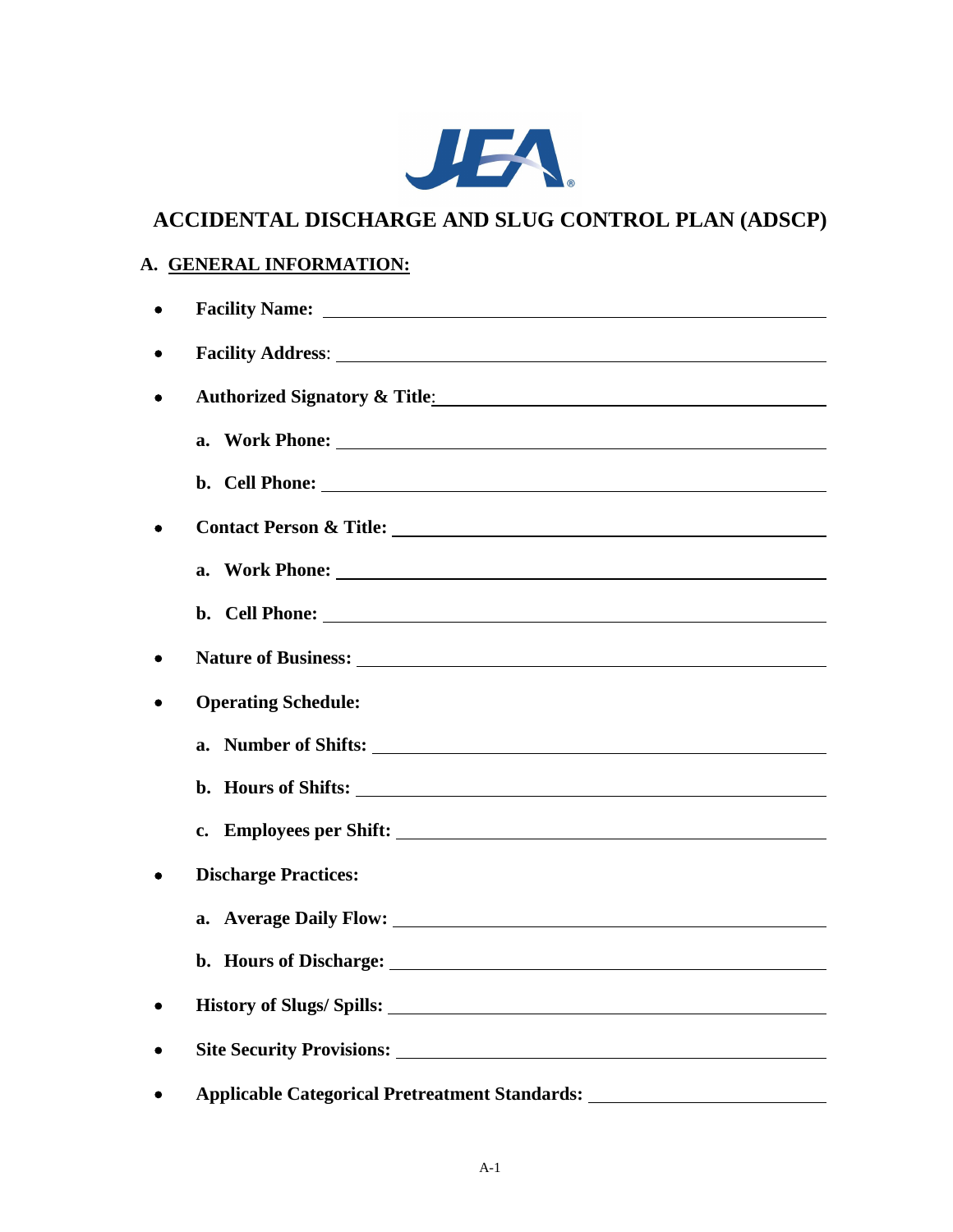### **B. FACILITY LAYOUT AND FLOW DIAGRAMS:**

- **1. Facility Diagram – Please provide a detailed drawing of the facility layout. Attachment 1 is an example of a detailed drawing of the facility layout that includes:**
	- Location of all manufacturing or commercial activities
	- Location of property boundaries
	- Location of floor drains & other connections to the JEA sanitary sewer
	- Location of all chemicals/ chemical storage
	- Location of loading/ unloading areas
	- Location of stormwater drains
	- Direction of stormwater drainage

#### **2. Flow Diagram – Please provide a detailed drawing of chemical & wastewater flows. Attachment 2 is an example of a detailed facility diagram that includes:**

- Location of pretreatment systems
- **Tanks locations & Capacities**
- **Piping & Instrumentation**
- Flow Rates
- **Attach Required Diagram(s)**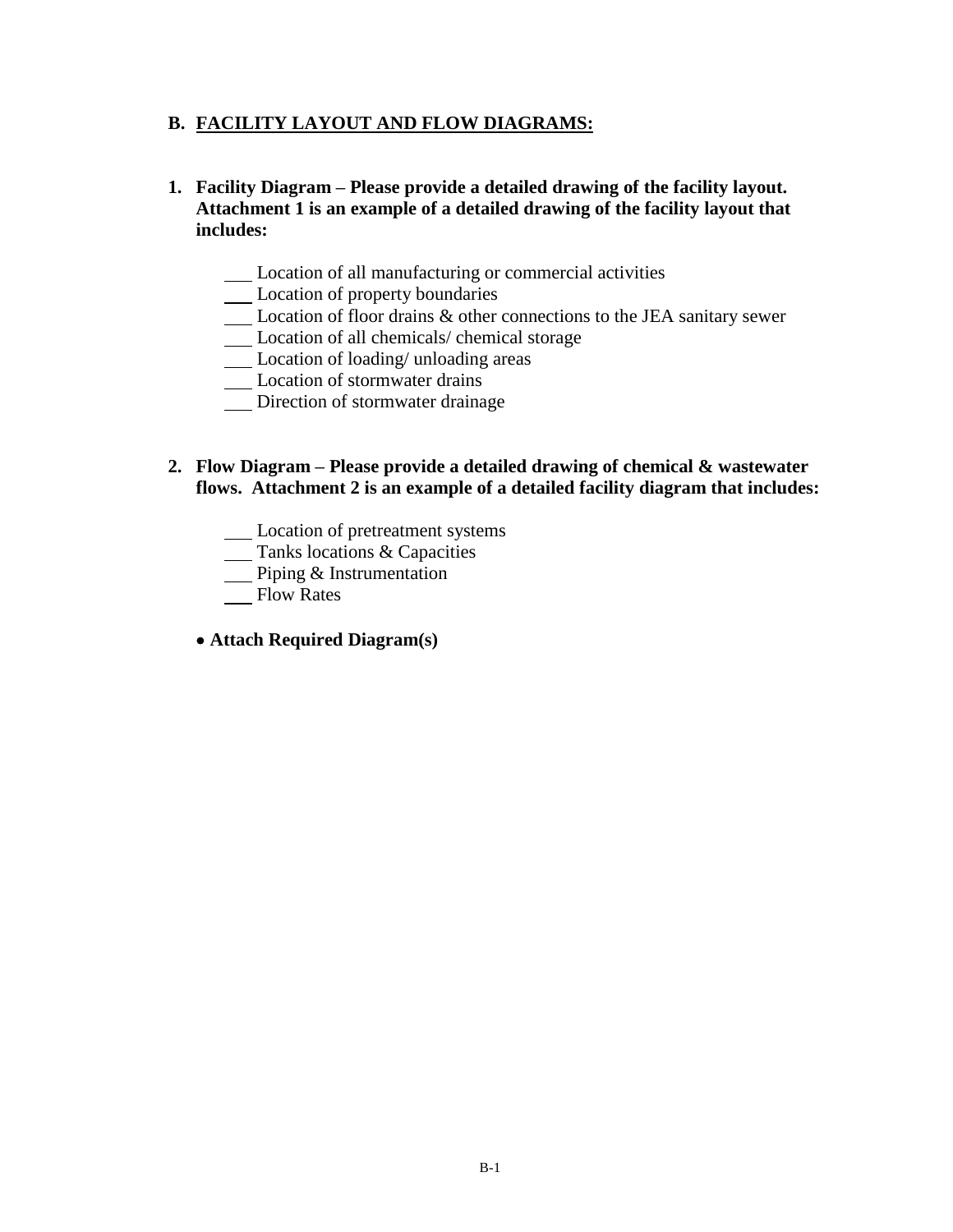## **C. HAZARDOUS MATERIALS INVENTORY:**

## **Chemical Inventory List:**

## **\*Attachment 3 must be completed for EACH chemical storage location listed in the Chemical Inventory List.**

|     | <b>Trade Name</b>                                               | <b>Chemical Name</b> | <b>Purpose of Chemical</b>         | Location/ area       |
|-----|-----------------------------------------------------------------|----------------------|------------------------------------|----------------------|
|     |                                                                 |                      | (e.g. prod, cleanup, pretreatment) |                      |
| 1.  | Example: Sulfuric Acid                                          | Sulfuric Acid        | Plating area                       | Plating area storage |
|     | 2. Example: Sodium Hydrox.                                      | Sodium Hydroxide     | Pretreatment                       | Pretreatment storage |
| 3.  |                                                                 |                      |                                    |                      |
| 4.  |                                                                 |                      |                                    |                      |
| 5.  |                                                                 |                      |                                    |                      |
| 6.  |                                                                 |                      |                                    |                      |
| 7.  |                                                                 |                      |                                    |                      |
| 8.  | <u> 1989 - Johann Barbara, martxa a shekara 1989 - An</u>       |                      |                                    |                      |
| 9.  |                                                                 |                      |                                    |                      |
| 10. |                                                                 |                      |                                    |                      |
| 11. | <u> 1990 - Andrea Station, professor a</u>                      |                      |                                    |                      |
| 12. |                                                                 |                      |                                    |                      |
| 13. |                                                                 |                      |                                    |                      |
| 14. |                                                                 |                      |                                    |                      |
| 15. |                                                                 |                      |                                    |                      |
| 16. |                                                                 |                      |                                    |                      |
| 17. |                                                                 |                      |                                    |                      |
| 18. | <u> 1989 - Johann Barbara, martin d</u>                         |                      |                                    |                      |
| 19. | <u> 1980 - Johann Barn, mars an t-Amerikaansk kommunister (</u> |                      |                                    |                      |
| 20. |                                                                 |                      |                                    |                      |
| 21. | <u> 1989 - Johann Barbara, martin eta politikar</u>             |                      |                                    |                      |
| 22. |                                                                 |                      |                                    |                      |
| 23. |                                                                 |                      |                                    |                      |
| 24. |                                                                 |                      |                                    |                      |
| 25. |                                                                 |                      |                                    |                      |
| 26. |                                                                 |                      |                                    |                      |
| 27. |                                                                 |                      |                                    |                      |
| 28. |                                                                 |                      |                                    |                      |
| 29. |                                                                 |                      |                                    |                      |
| 30. |                                                                 |                      |                                    |                      |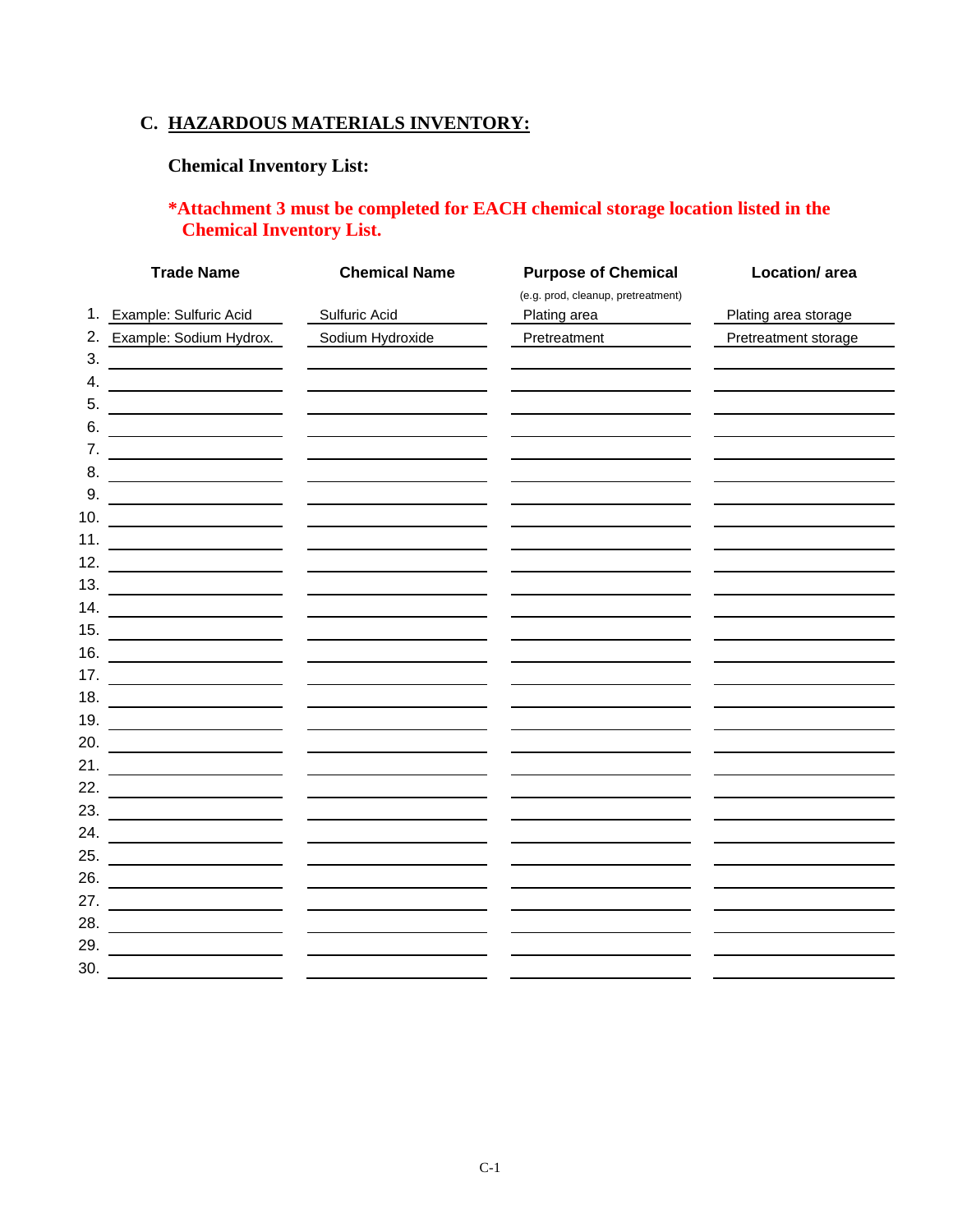|     | <b>Trade Name</b>                                                                                                                                                                                                                  | <b>Chemical Name</b>              | <b>Purpose of Chemical</b><br>(e.g. prod, cleanup, pretreatment) | Location/area |
|-----|------------------------------------------------------------------------------------------------------------------------------------------------------------------------------------------------------------------------------------|-----------------------------------|------------------------------------------------------------------|---------------|
|     |                                                                                                                                                                                                                                    |                                   |                                                                  |               |
|     | $\begin{array}{c}\n 32. \ \end{array}$                                                                                                                                                                                             |                                   |                                                                  |               |
| 33. |                                                                                                                                                                                                                                    |                                   |                                                                  |               |
|     |                                                                                                                                                                                                                                    |                                   |                                                                  |               |
|     |                                                                                                                                                                                                                                    |                                   |                                                                  |               |
| 36. |                                                                                                                                                                                                                                    |                                   |                                                                  |               |
| 37. | <u> Albanya (Albanya) a shekara tsa a shekara tsa a shekara tsa a shekara tsa a shekara tsa a shekara tsa a sheka</u>                                                                                                              |                                   |                                                                  |               |
| 38. |                                                                                                                                                                                                                                    |                                   |                                                                  |               |
|     | $\begin{array}{c}\n 39. \\ - \end{array}$                                                                                                                                                                                          |                                   |                                                                  |               |
|     | $40.$ $\overline{\phantom{}}$                                                                                                                                                                                                      |                                   |                                                                  |               |
| 41. |                                                                                                                                                                                                                                    |                                   |                                                                  |               |
| 42. |                                                                                                                                                                                                                                    |                                   |                                                                  |               |
| 43. |                                                                                                                                                                                                                                    |                                   |                                                                  |               |
|     | 44.                                                                                                                                                                                                                                |                                   |                                                                  |               |
|     | 45.                                                                                                                                                                                                                                |                                   |                                                                  |               |
| 46. |                                                                                                                                                                                                                                    |                                   |                                                                  |               |
| 47. |                                                                                                                                                                                                                                    |                                   |                                                                  |               |
| 48. | <u> 2002 - John Stone, Amerikan besteht der Stone (</u>                                                                                                                                                                            |                                   |                                                                  |               |
|     |                                                                                                                                                                                                                                    |                                   |                                                                  |               |
| 50. |                                                                                                                                                                                                                                    |                                   |                                                                  |               |
| 51. |                                                                                                                                                                                                                                    |                                   |                                                                  |               |
| 52. |                                                                                                                                                                                                                                    |                                   |                                                                  |               |
|     |                                                                                                                                                                                                                                    |                                   |                                                                  |               |
|     |                                                                                                                                                                                                                                    | <b>Contract Contract Contract</b> |                                                                  |               |
| 55. | <u> 1980 - Johann Barn, mars an t-Amerikaansk kommunister (</u>                                                                                                                                                                    |                                   |                                                                  |               |
| 56. | <u> 1989 - Johann Barn, mars ann an t-Amhair an t-Amhair an t-Amhair an t-Amhair an t-Amhair an t-Amhair an t-Amh</u>                                                                                                              |                                   |                                                                  |               |
| 57. |                                                                                                                                                                                                                                    |                                   |                                                                  |               |
| 58. |                                                                                                                                                                                                                                    |                                   |                                                                  |               |
| 59. |                                                                                                                                                                                                                                    |                                   |                                                                  |               |
| 60. |                                                                                                                                                                                                                                    |                                   |                                                                  |               |
|     | <b>61. Contract Contract Contract Contract Contract Contract Contract Contract Contract Contract Contract Contract Contract Contract Contract Contract Contract Contract Contract Contract Contract Contract Contract Contract</b> |                                   |                                                                  |               |
| 62. |                                                                                                                                                                                                                                    |                                   |                                                                  |               |
| 63. |                                                                                                                                                                                                                                    |                                   |                                                                  |               |
| 64. |                                                                                                                                                                                                                                    |                                   |                                                                  |               |
| 65. |                                                                                                                                                                                                                                    |                                   |                                                                  |               |
| 66. |                                                                                                                                                                                                                                    |                                   |                                                                  |               |
| 67. |                                                                                                                                                                                                                                    |                                   |                                                                  |               |
| 68. |                                                                                                                                                                                                                                    |                                   |                                                                  |               |
| 69. |                                                                                                                                                                                                                                    |                                   |                                                                  |               |
| 70. |                                                                                                                                                                                                                                    |                                   |                                                                  |               |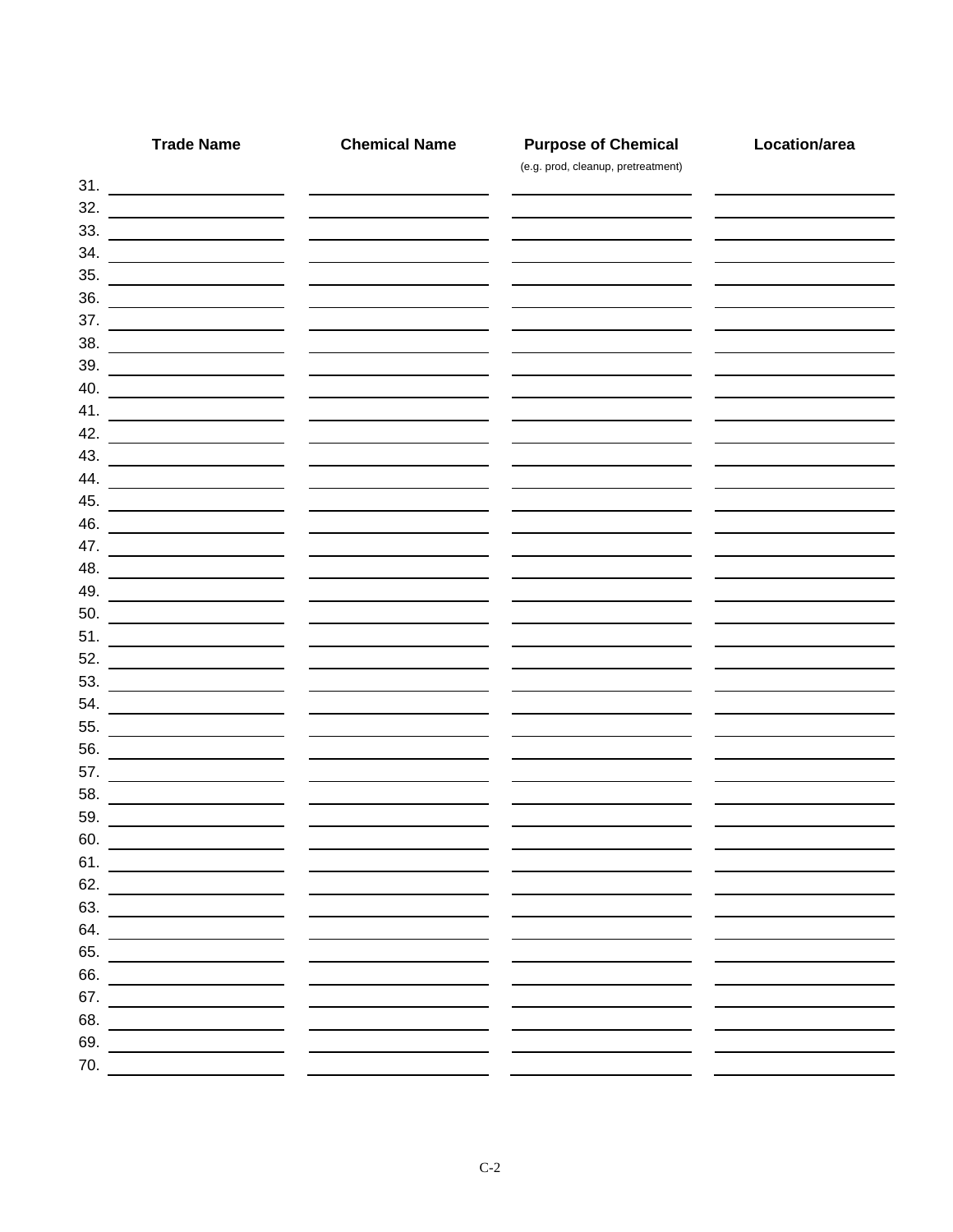### **D. DESCRIPTION OF DISCHARGE PRACTICES:**

#### **1. List all sources of routine sewer discharges and describe the method of discharge, which may occur monthly, quarterly or yearly:**

| <b>Process Description</b>         | Average<br>Flow (gpd) | <b>Maximum</b><br>Flow (gpd) | <b>Type of Discharge</b><br>(batch, continuous) | <b>Discharge</b><br><b>Frequency</b> |
|------------------------------------|-----------------------|------------------------------|-------------------------------------------------|--------------------------------------|
| Example: electroplating discharges | 500                   | 1000                         | Continuous                                      | Monthly                              |
|                                    |                       |                              |                                                 |                                      |
|                                    |                       |                              |                                                 |                                      |
|                                    |                       |                              |                                                 |                                      |
|                                    |                       |                              |                                                 |                                      |
|                                    |                       |                              |                                                 |                                      |
|                                    |                       |                              |                                                 |                                      |
|                                    |                       |                              |                                                 |                                      |
|                                    |                       |                              |                                                 |                                      |
|                                    |                       |                              |                                                 |                                      |

**2. List all sources of non-routine sewer discharges of an infrequent nature such as batch discharges, which may occur monthly, quarterly or yearly:**

| <b>Process Description</b>         | Average<br>Flow (gpd) | <b>Maximum</b><br>Flow (gpd) | <b>Type of Discharge</b><br>(batch, continuous) | <b>Discharge</b><br><b>Frequency</b> |
|------------------------------------|-----------------------|------------------------------|-------------------------------------------------|--------------------------------------|
| Example: washing of plating floors | 500                   | 1000                         | Batch- gravity flow to<br>pretreat system       | Monthly                              |
|                                    |                       |                              |                                                 |                                      |
|                                    |                       |                              |                                                 |                                      |
|                                    |                       |                              |                                                 |                                      |
|                                    |                       |                              |                                                 |                                      |
|                                    |                       |                              |                                                 |                                      |
|                                    |                       |                              |                                                 |                                      |
|                                    |                       |                              |                                                 |                                      |
|                                    |                       |                              |                                                 |                                      |

- **3. If you have chemical storage containers, bins, or ponds in a manufacturing area, could an accidental spill lead to a discharge to: (Check all that apply).**
	- **[ ] public sanitary sewer system (e.g. through a floor drain)**
	- **[ ] storm drain**
	- **[ ] to ground**
	- **[ ] other; specify**
	- **[ ] not applicable, no possible discharge to any of the above rules**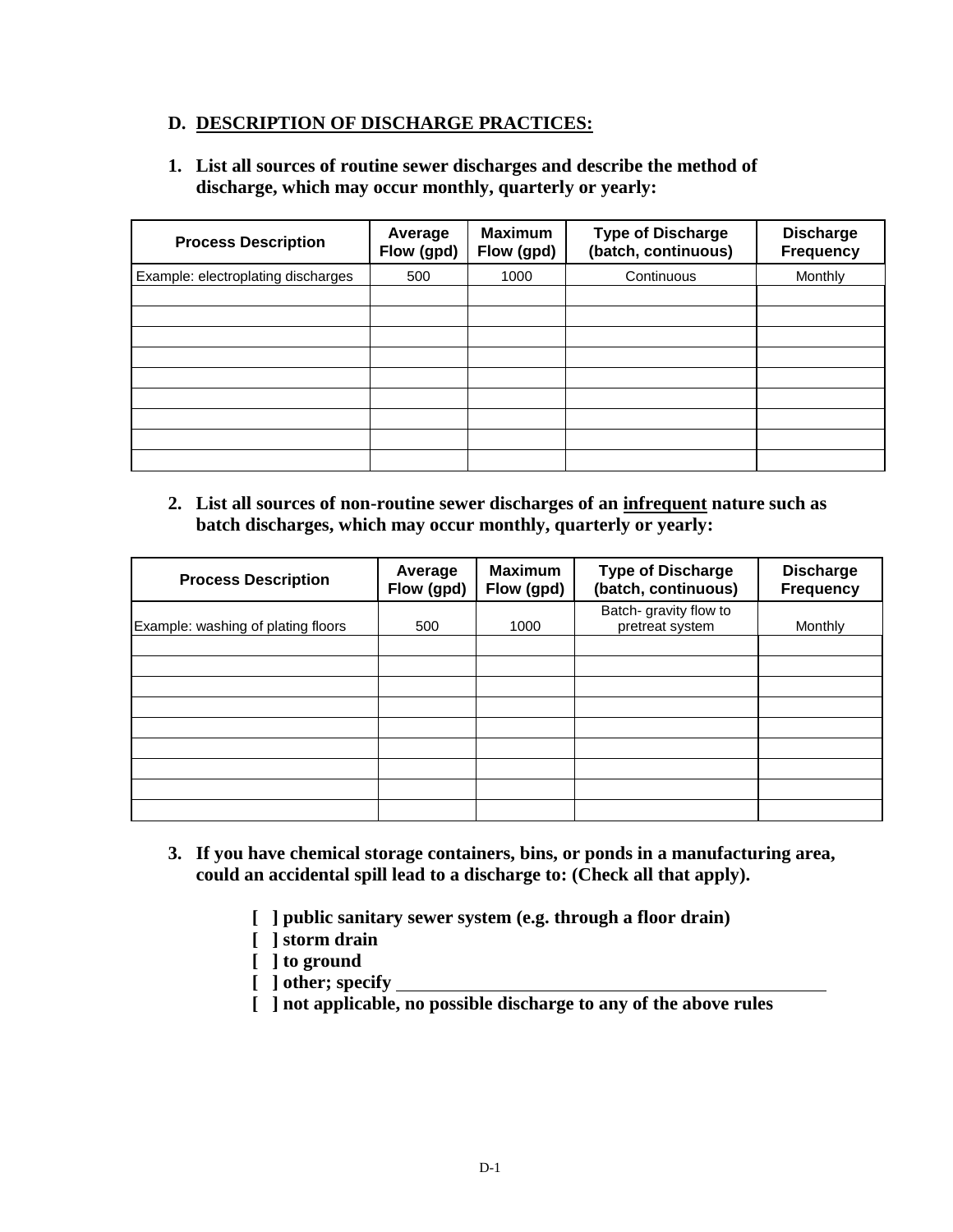## **E. EMERGENCY RESPONSE EQUIPMENT AND PROCEDURES:**

**Detail available emergency response equipment, location of equipment, and response procedures.**

|  | 2. Location of emergency response equipment:                                                                                                                                                                                        |
|--|-------------------------------------------------------------------------------------------------------------------------------------------------------------------------------------------------------------------------------------|
|  |                                                                                                                                                                                                                                     |
|  |                                                                                                                                                                                                                                     |
|  |                                                                                                                                                                                                                                     |
|  |                                                                                                                                                                                                                                     |
|  |                                                                                                                                                                                                                                     |
|  |                                                                                                                                                                                                                                     |
|  |                                                                                                                                                                                                                                     |
|  | 3. Internal Emergency Response Procedures:                                                                                                                                                                                          |
|  | a. Company Internal Contacts                                                                                                                                                                                                        |
|  |                                                                                                                                                                                                                                     |
|  |                                                                                                                                                                                                                                     |
|  |                                                                                                                                                                                                                                     |
|  |                                                                                                                                                                                                                                     |
|  |                                                                                                                                                                                                                                     |
|  |                                                                                                                                                                                                                                     |
|  |                                                                                                                                                                                                                                     |
|  | <b>Tertiary Contact Number:</b> The Contract Section of the Contract Section 1.1 and 2.1 and 2.1 and 2.1 and 2.1 and 2.1 and 2.1 and 2.1 and 2.1 and 2.1 and 2.1 and 2.1 and 2.1 and 2.1 and 2.1 and 2.1 and 2.1 and 2.1 and 2.1 an |
|  |                                                                                                                                                                                                                                     |
|  |                                                                                                                                                                                                                                     |
|  |                                                                                                                                                                                                                                     |
|  |                                                                                                                                                                                                                                     |
|  |                                                                                                                                                                                                                                     |
|  |                                                                                                                                                                                                                                     |
|  |                                                                                                                                                                                                                                     |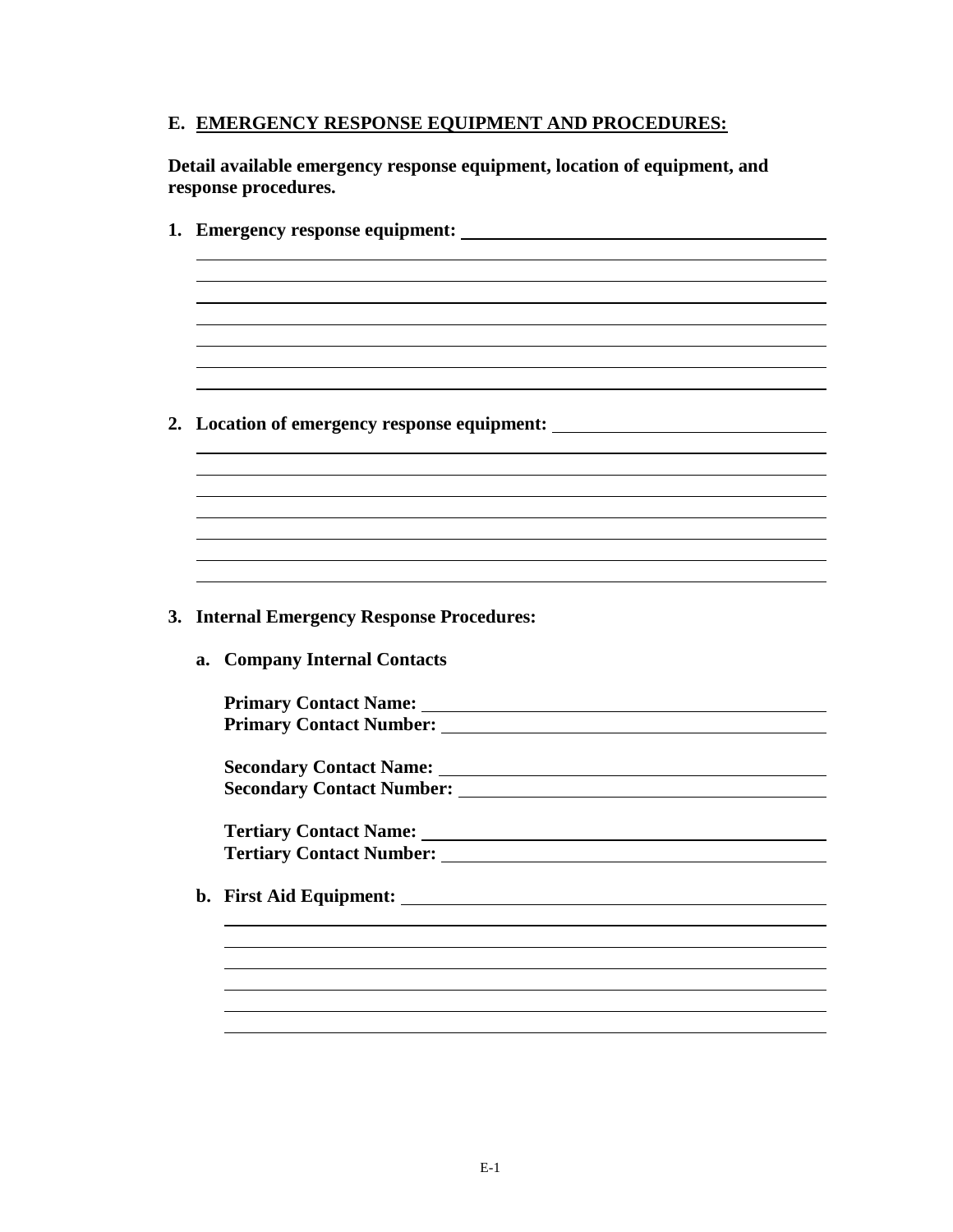**c. Evacuation Procedures:**  <u> 1980 - Johann Stoff, deutscher Stoff, der Stoff, der Stoff, der Stoff, der Stoff, der Stoff, der Stoff, der S</u> <u> 1989 - Johann Stoff, deutscher Stoffen und der Stoffen und der Stoffen und der Stoffen und der Stoffen und d</u> **d. Notification procedures for other agencies:**<u> 1989 - Johann Stoff, deutscher Stoffen und der Stoffen und der Stoffen und der Stoffen und der Stoffen und de</u> <u> 1989 - Johann Stoff, amerikansk politiker († 1908)</u>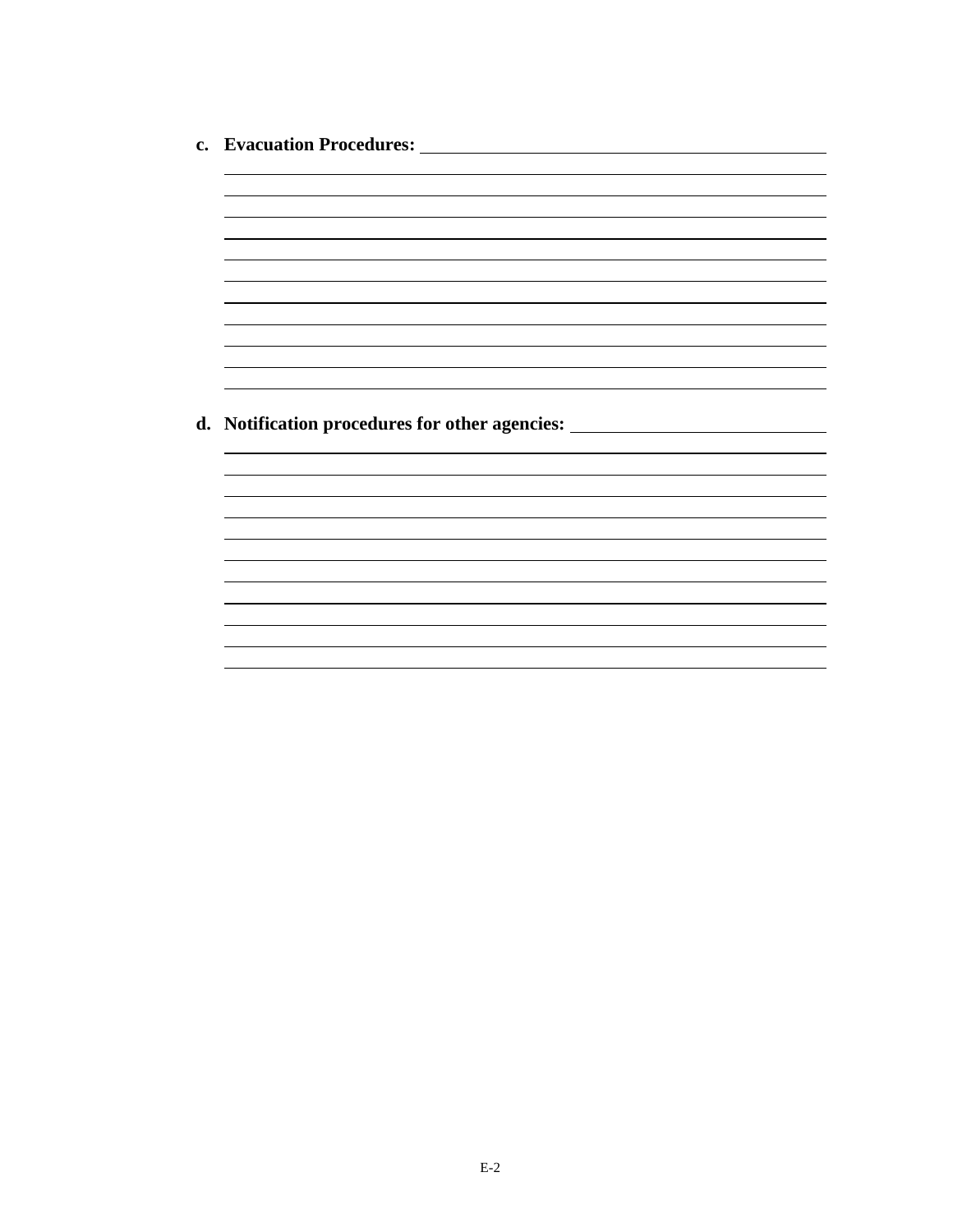#### **F. SLUG NOTIFICATION AND REPORTING PROCEDURES:**

**JEA notification procedure for potential problems to the sanitary sewer:**

**In the event of any discharge that may adversely impact the Publicly Owned Treatment Works (POTW), the User shall notify JEA according to the following procedure. Such discharges may include, but not be limited to: accidental discharges; discharges of a non-routine, episodic nature; non-customary batch discharges; slug loads; pretreatment system upsets; pretreatment system bypasses; slug loads; or spills to the sanitary sewer system. Such notification is required by §of JEA's** *Industrial Pretreatment Regulation***.** 

#### **1. VERBAL NOTIFICATION**

**Verbal notification shall me made immediately by the fastest means of communication available (generally by telephone) to your representative or one of the following personnel. Notification shall include the location of the discharge; date and time thereof; type of waste, concentration and volume of the waste; and corrective actions taken.** 

**After Hours: Environmental Incident Response Line** (904) 620-9921**.**

- **1.1 Gary Christiansen, Environmental Scientist Office: (904) 665-4440**
- **1.2 Tina Jacobs, Environmental Scientist Office: (904) 665-6283**
- **1.3 Gunar McKendree, Environmental Scientist Office: (904) 665-6278**
- **1.5 Tom Rauth, Manager, Industrial Pretreatment Office: (904) 665-8188 Cell: (904) 699-7356**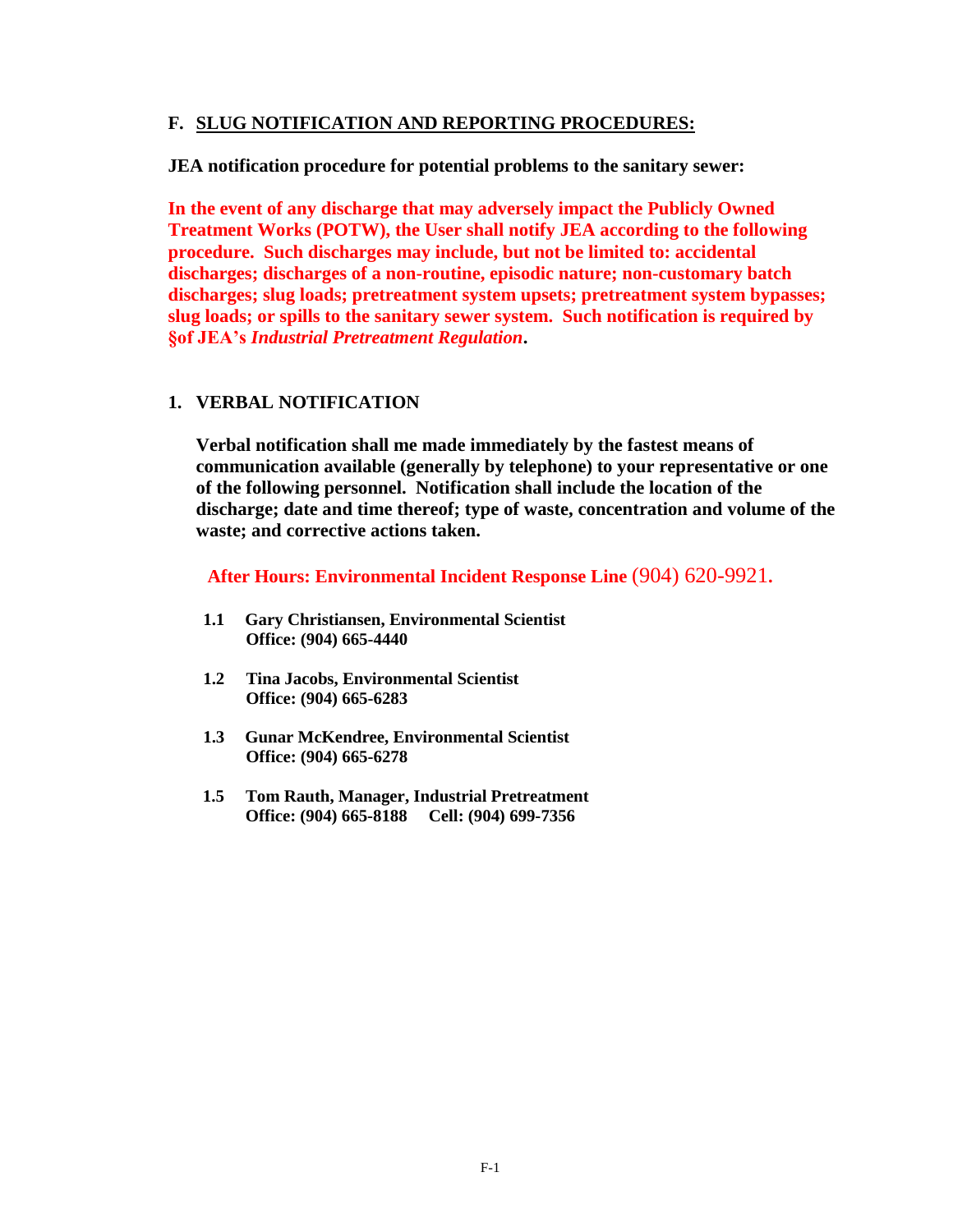#### **2. WRITTEN NOTIFICATION**

**Within five (5) days following an accidental discharge, the permittee shall submit a detailed written report describing the cause(s) of the discharge and the measures to be taken to prevent similar future occurrences. The report shall be submitted to:**

> **JEA Industrial Pretreatment 21 W. Church Street, T-8 Jacksonville, FL 32202-3139 Phone: (904) 665-8300**

**Reports shall address (at a minimum) the following:**

- **7.1 Time, date, and cause of the incident**
- **7.2 Impact of the discharge to the POTW and the environment**
- **7.3 Extent of injury and/or damage**
- **7.4 How other incidents of this type can be avoided**
- **7.5 Evaluation of the adequacy of the User's response procedures**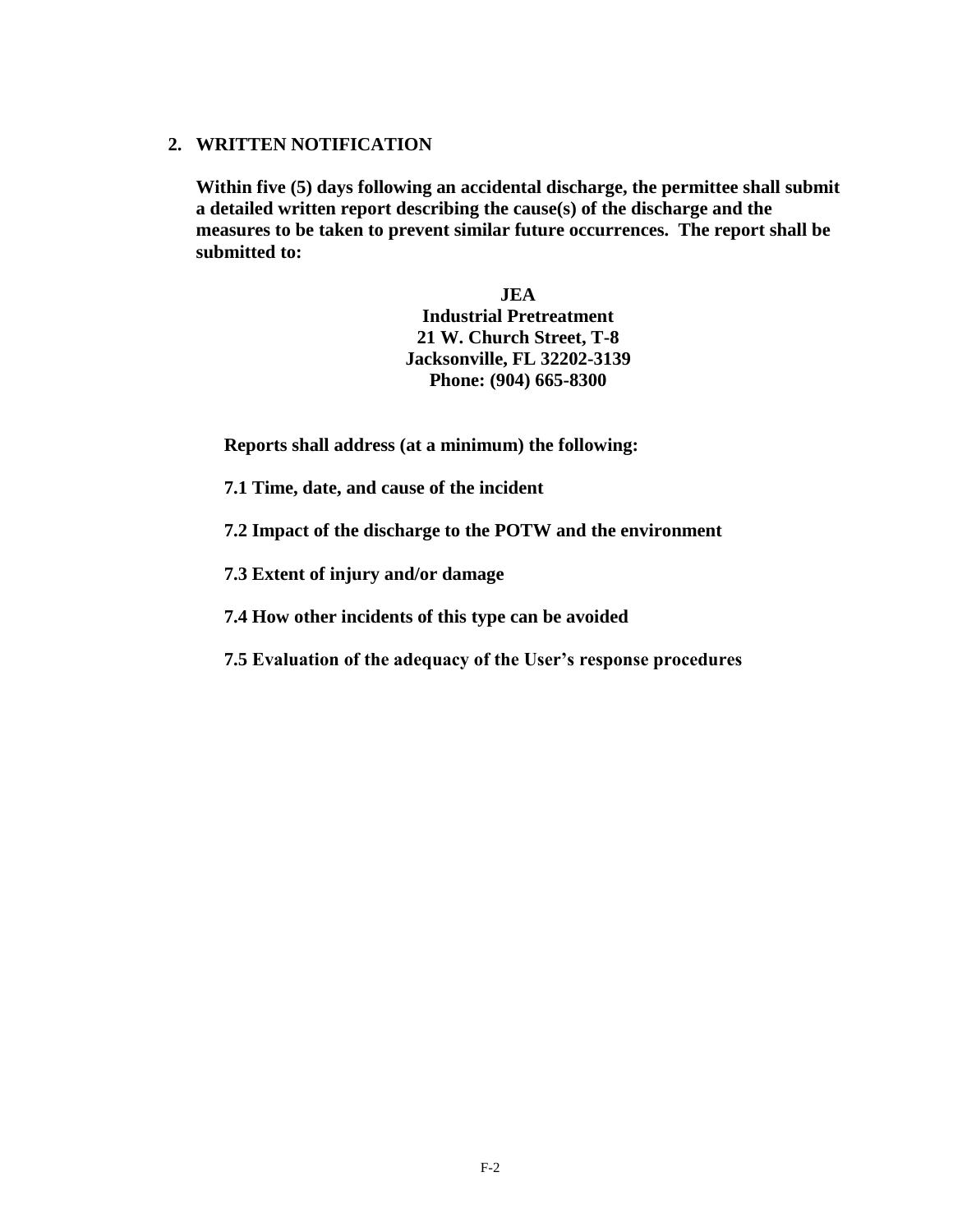**G. TRAINING PROGRAM: Assurances that the ADSCP is implemented by providing for employee training. Employee training should educate employees on proper handling of chemicals and the importance of not releasing these chemicals to the sanitary sewer system. A sign in log should be kept for all ADSCP related employee training.**

**Describe your facility's employee training program:**

<u> 1989 - Johann Stoff, amerikansk politiker (\* 1908)</u>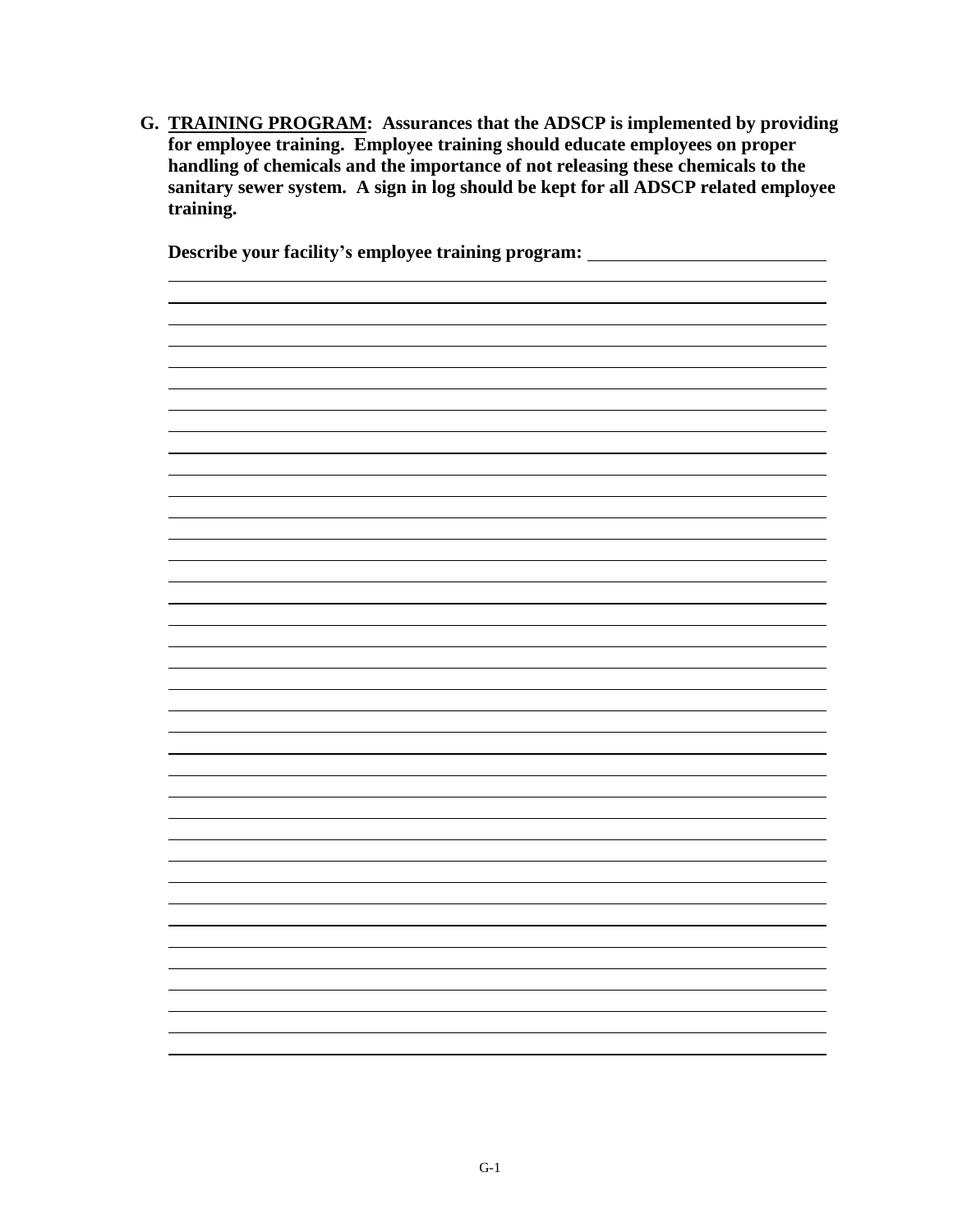**H. CERTIFICATION: A qualified professional responsible for preparing the ADSCP (P.E., Safety Director, Compliance Manager, etc.) and an Authorized Facility Representative shall certify the adequacy of the ADSCP to prevent and control accidental and/or slug discharges to the POTW. The ADSCP shall include certification statements such as those shown below:**

*I certify that the slug prevention and control equipment installed by the industry will provide adequate protection from slug loading when used and maintained properly.*

| Name | <b>Signature of Preparer</b> |
|------|------------------------------|
|      |                              |

Title Date

*Based on my inquiry of the person or persons directly responsible for managing compliance with the control measures in the Accidental Discharge and Slug Control Plan, I certify that, to the best of my knowledge and belief, this facility is implementing the Accidental Discharge and Slug Control Plan submitted to JEA's Industrial Pretreatment Program.*

 $\overline{a}$ 

Name Signature of Authorized Facility Representative

l,

Title Date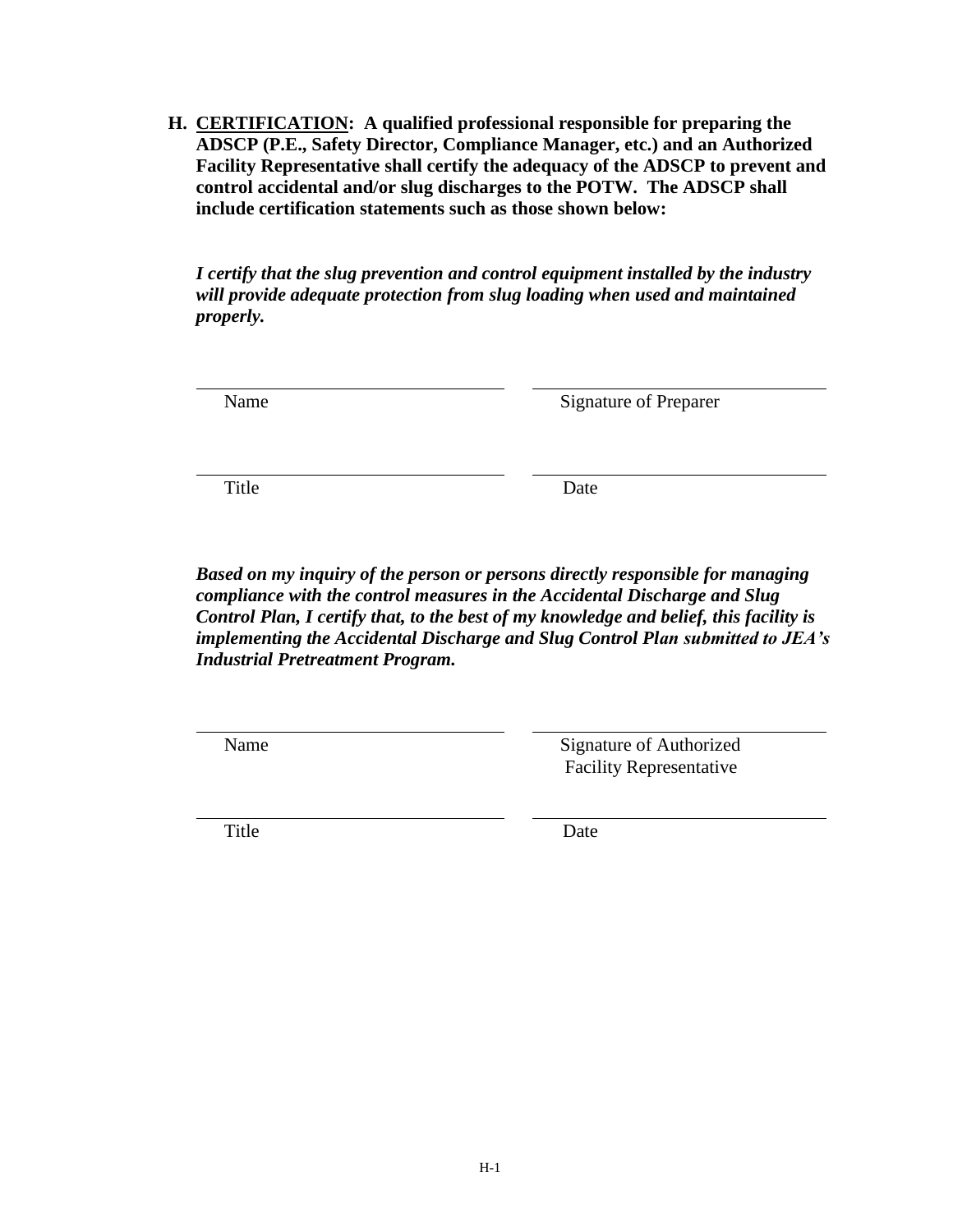#### **APPENDIX A**

#### **GUIDANCE DOCUMENT FOR COMPLETING ACCIDENTAL SLUG/ DISCHARGE CONTROL PLAN**

**This criteria is designed to help you determine which plant chemicals should be listed on page C-1.** 

- **Ten (10) pounds or more of Heavy Metals (including Arsenic, Cadmium, Chromium, Copper, Lead, Mercury, Nickel, Silver, Zinc and Cyanide) in solution.**
	- o *Pounds concentration*(*mg* / *L*)\**volumeof chemical*(*MG*)\*8.34

$$
\circ \qquad MG(Million\ Gallons) = \left(\frac{gallons}{1,000,000}\right)
$$

o **Example: Copper, Avg concentration of 2 mg/L, 500 gallons**

$$
MG = \left(\frac{500}{1000000}\right) = 0.0005
$$
 *Pounds* =  $(2 * 0.0005 * 8.34) = 0.008$ 

- **One (1) gallon or more of any toxic organic substances (ie: Benzene, chlorobromomethane, Toluene, Vinyl Chloride, etc.).**
- **Lubricants, oils, & greases above five (5) gallons.**
- **All flammable liquids above one (1) gallon (ie: alcohols, solvents, fuels, etc.).**
- **Concentrated solutions of highly biodegradable matter (ie: sugars, starches, high fructose corn syrup, anti-freeze (propylene glycol), methanol, etc.) greater than or equal to 55 gallons.**
- **Any other liquid material determined to have adverse effects on the sewerage system and wastewater treatment plants (including alkaline substances, oils, foam generating wastes, highly colored wastes, pesticides and solvents not listed previously).**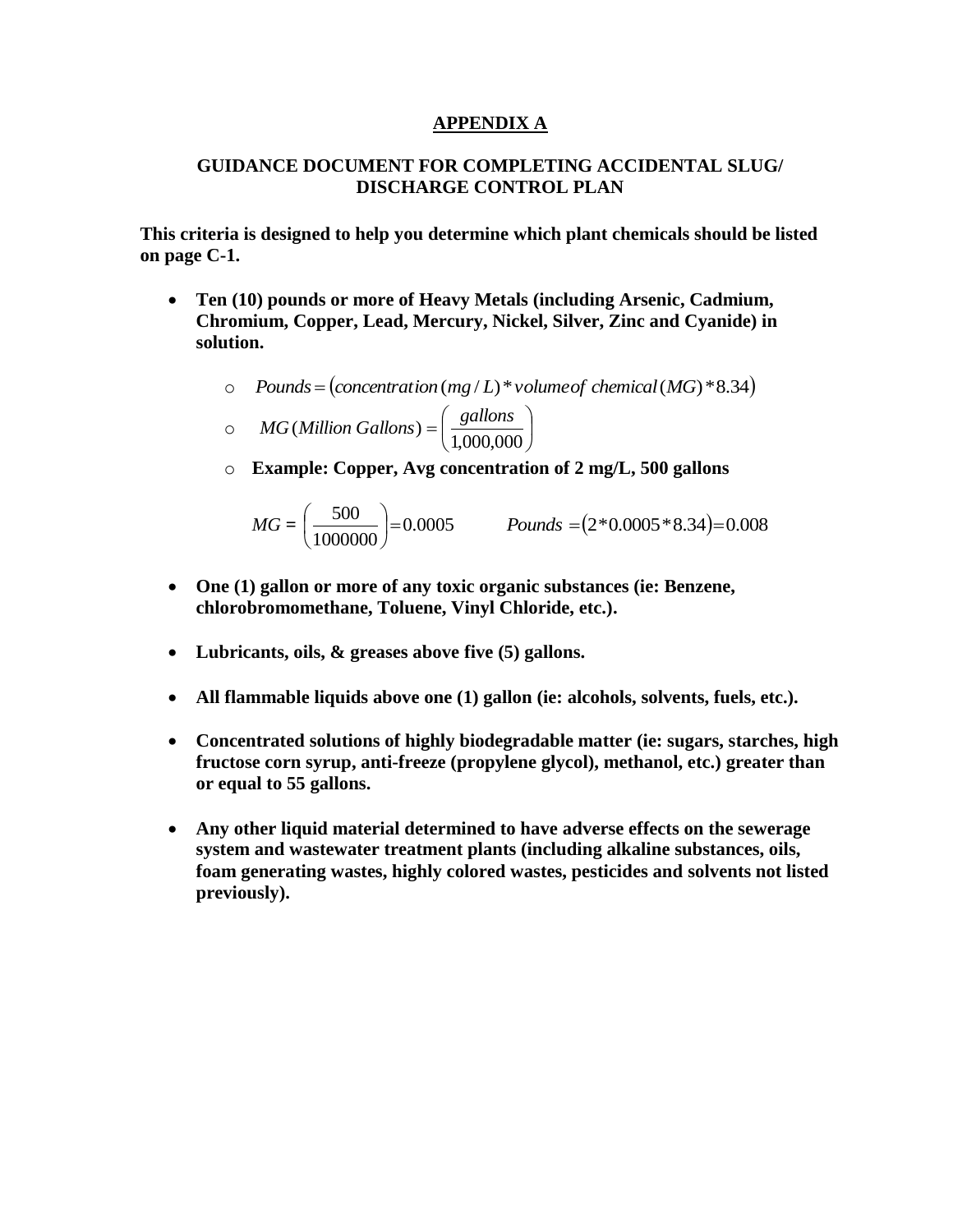## **ATTACHMENT 1**

#### **Example of a facility diagram**

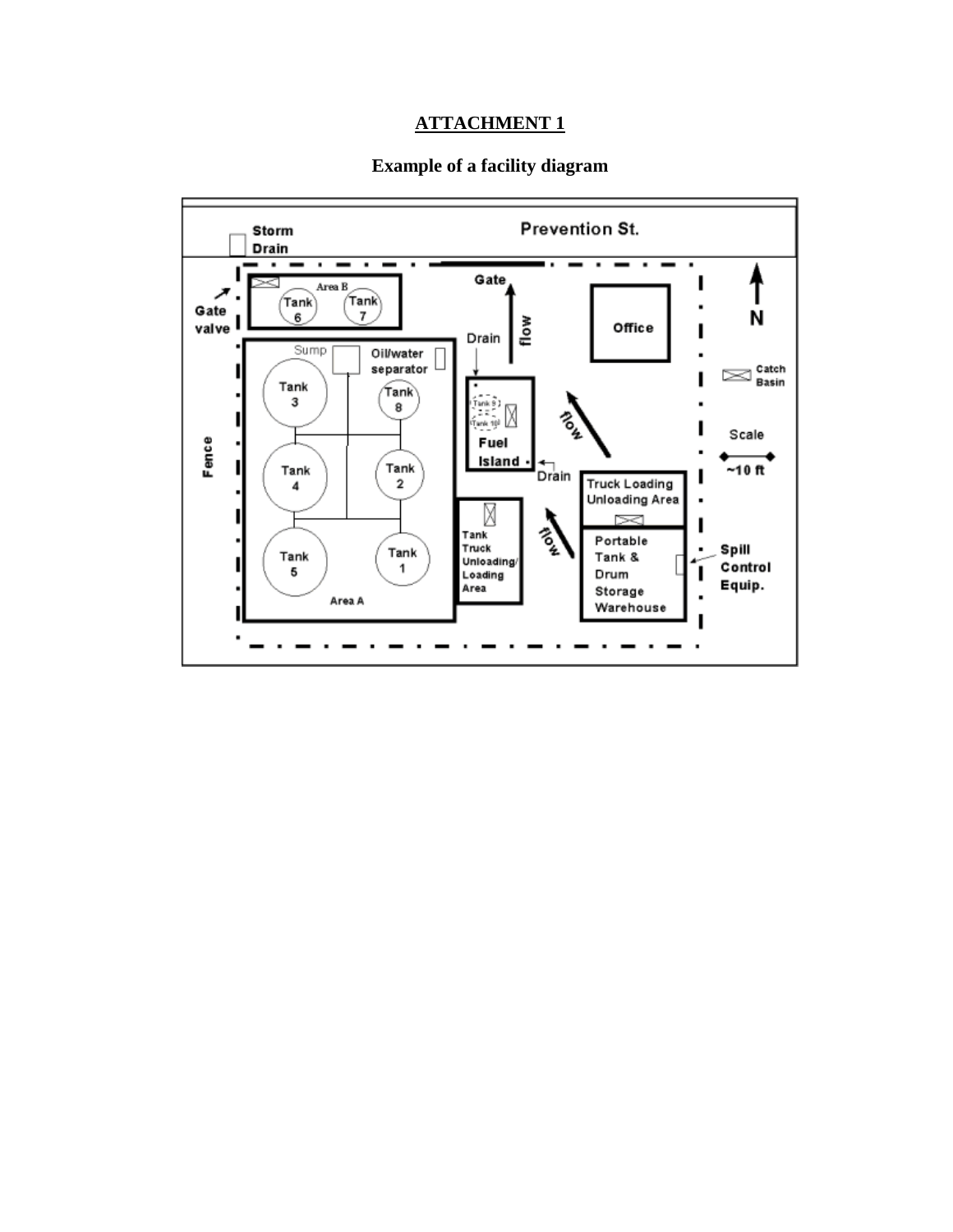## **ATTACHMENT 2**

## **Example of a flow diagram**